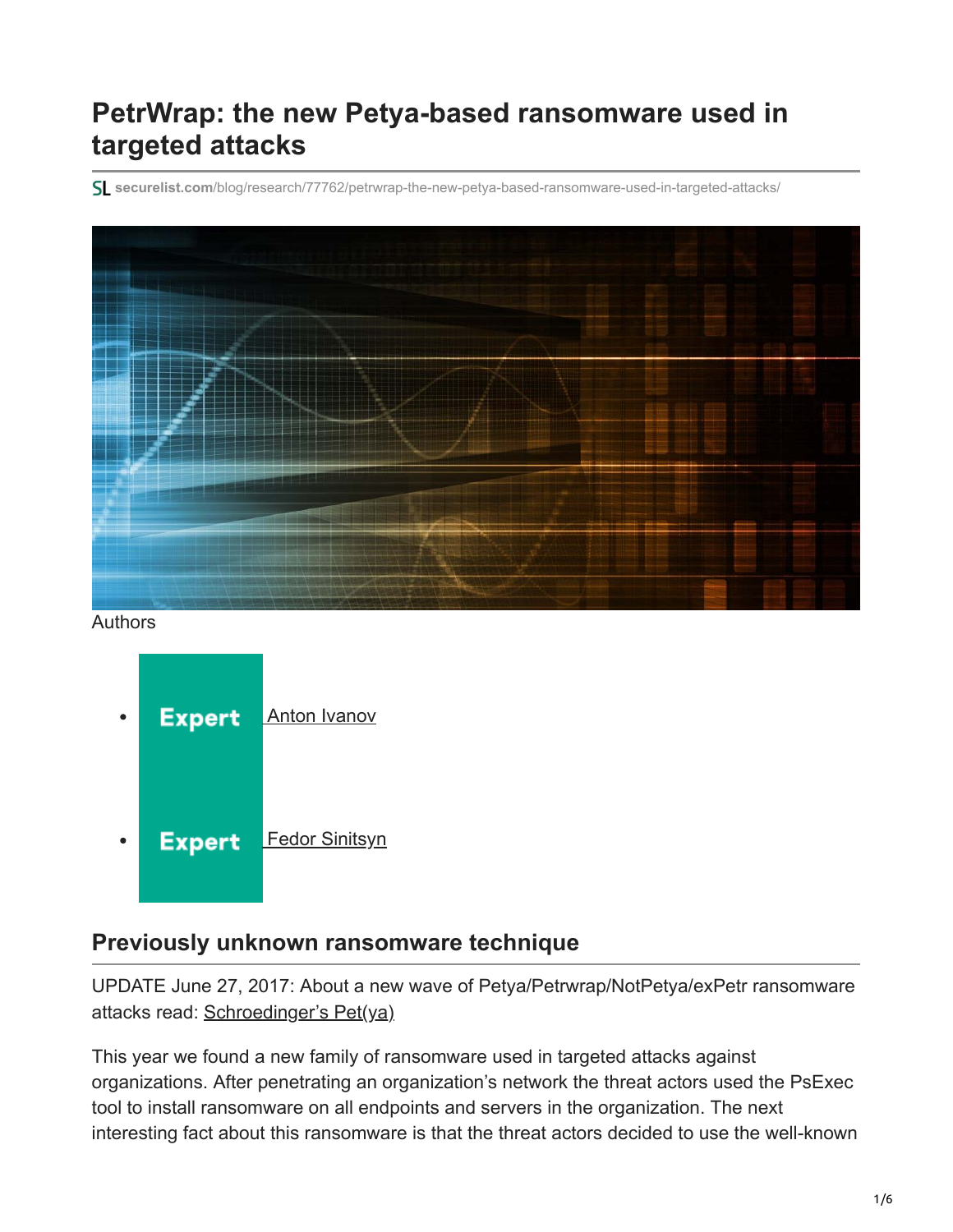Petya ransomware to encrypt user data. [As you may know](https://www.bleepingcomputer.com/news/security/the-petya-and-mischa-ransomwares-part-of-a-new-affiliate-service/), this family of ransomware has a RaaS model, but the threat actor decided not to use this ability. To get a workable version of the ransomware, the group behind PetrWrap created a special module that patches the original Petya ransomware "on the fly". This is what makes this new malware so unique.

### **Tech details**

The PetrWrap Trojan is written in C and compiled in MS Visual Studio. It carries a sample of the Petya ransomware v3 inside its data section and uses Petya to infect the victim's machine. What's more, PetrWrap implements its own cryptographic routines and modifies the code of Petya in runtime to control its execution. This allows the criminals behind PetrWrap to hide the fact that they are using Petya during infection.

#### **Modus operandi**

After being launched PetrWrap delays its execution (sleeps for 5400 seconds = 1.5 hours). After that it decrypts the main DLL of Petya from its data section and gets ready to call its exported function ZuWQdweafdsg345312. This function normally prepares Petya for further operations and starts the MBR overwrite process. PetrWrap, however, needs to hook a couple of Petya's functions first, so it replaces the instructions that call Petya's DllEntryPoint with NOPs (hex bytes 0x90). This prevents Petya from proceeding on its own and allows PetrWrap to make all the necessary computations and preparations before letting it continue.

```
1|int __stdcall WinMain(HINSTANCE hInstance, HINSTANCE hPrevInstance, LPSTR lpCmdLine, int nShowCmd)
   2k\overline{3}void *v5; // edi@5
       int base; // esi@5 MAPDST
   4
   5
       unsigned int export offs; // eax@6
       int petya_dllentry; // edi@7
   6
   7
       DWORD dwSize; // [esp+0h] [ebp-4h]@1 MAPDST
   8
       if ( xor_key[0] != 'K' || xor_key[1] != 'E' )
\bullet\overline{0}10₹
• 11if (sleep\_sec > 0)
           Sleep(1000 * sleep_sec);
\bullet 12
         u5 = (void *)decrypt_data(&unk_44A458, &dwSize);
• 13base = (int)UirtualAlloc(0, dwSize, 0x3000u, 0x40u);
-14• 15if ( base )
  16• 17memmove((void *)base, v5, dwSize);
• 18free(05);• 19export_offs = get_export_offset(base, "ZuWQdweafdsg345312");
\bullet 20
           if ( export_offs )
 21∢
^{\circ} 22
             *(_DWORD *)(base + 0x12AF) = 0x90909090;// wipe the call to DllEntryPoint of petya
\bullet 23
             *(\overline{U}DWORD *)(base + 0x12B3) = 0x90909090;
• 24*(\overline{B}VTE *)(base + 0x12B7) = 0x90u;
•25petya_dllentry = ((int (*)(void))(base + export_offs))();
^{\circ} 26
             crypto\ init();
             patch_petya(petya_dllentry & 0xFFFF0000);
•27^{\circ} 28
             ((void ( stdcall *)(unsigned int, signed int, _DWORD))petya_dllentry)(petya_dllentry & 0xFFFF0000, 1, 0);
 29
           \rightarrow30\rightarrow31•32return 0;
o aab
```
*Main function of PetrWrap*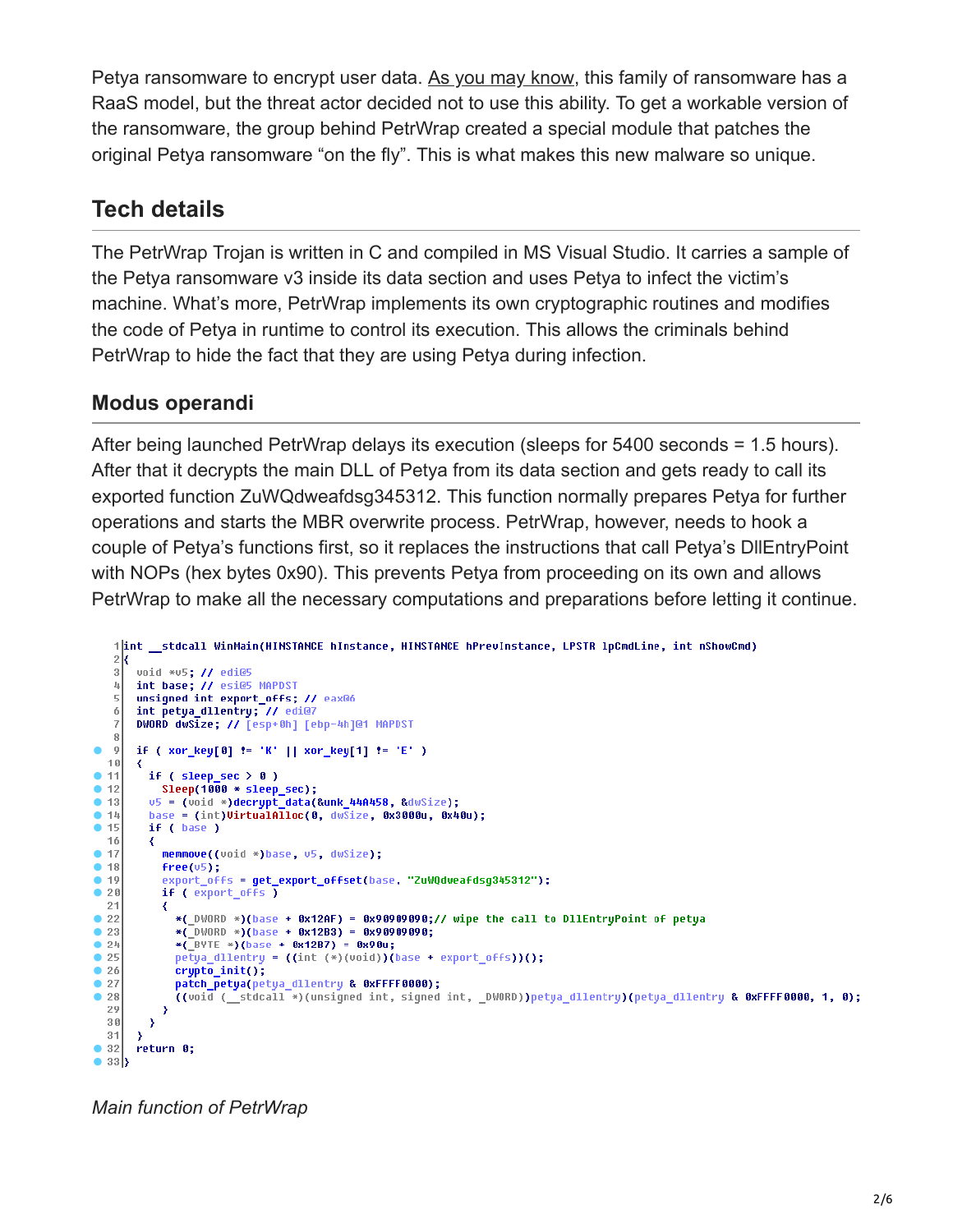After that PetrWrap makes the necessary cryptographic computations (we'll discuss them in more detail below), hooks two Petya procedures (which are responsible for the generation of the configuration data, dubbed petya\_generate\_config, and for the MBR overwrite process, dubbed petya infect) and then passes the execution to Petya. For more information on what the original Petya was capable of, please see [our previous publication.](https://securelist.com/blog/research/74609/petya-the-two-in-one-trojan/)

### **Cryptographic scheme**

Normally, Petya generates a 16-byte key and uses the Salsa20 cipher to encrypt the MFT of the NTFS partitions found on local drives. To make decryption possible only by its operators, it uses the Elliptic Curve Diffie-Hellman (ECDH) key agreement algorithm with the curve secp192k1 and a public key is embedded into Petya's body.

The criminals behind PetrWrap faced a problem: if they used Petya as is, they would be unable to decrypt the victim's machine because they would need the Petya operators' private key. So what they decided to do was to completely replace the ECDH part of Petya with their own independent implementation and use their own private and public keys.

PetrWrap implementation uses cryptographic routines from OpenSSL (whereas Petya used the mbedtls library) and proceeds as follows:

- The Trojan contains an embedded public key master pub (which is a point on the curve prime192v1 which is again different from the one chosen by Petya);
- During each infection PetrWrap generates a new pair of session keys ec\_session\_priv + ec\_session\_pub;
- Computes ecdh\_shared\_digest = SHA512(ECDH(master\_pub, ec\_session\_priv));
- 'Intercepts' the salsa key generated by Petya and encrypts it using ecdh shared digest (there are a number of semi-useless manipulations which come down to essentially encrypting the salsa key with AES-256 using different parts of ecdh\_shared\_digest as the key and IV);
- Constructs user id which is a string representation that contains the encrypted salsa key and the ec\_session\_pub;
- Passes this user id to Petya, which uses it as if it was its own data (puts it into the configuration for the bootloader to be shown to the user after the PC reboot).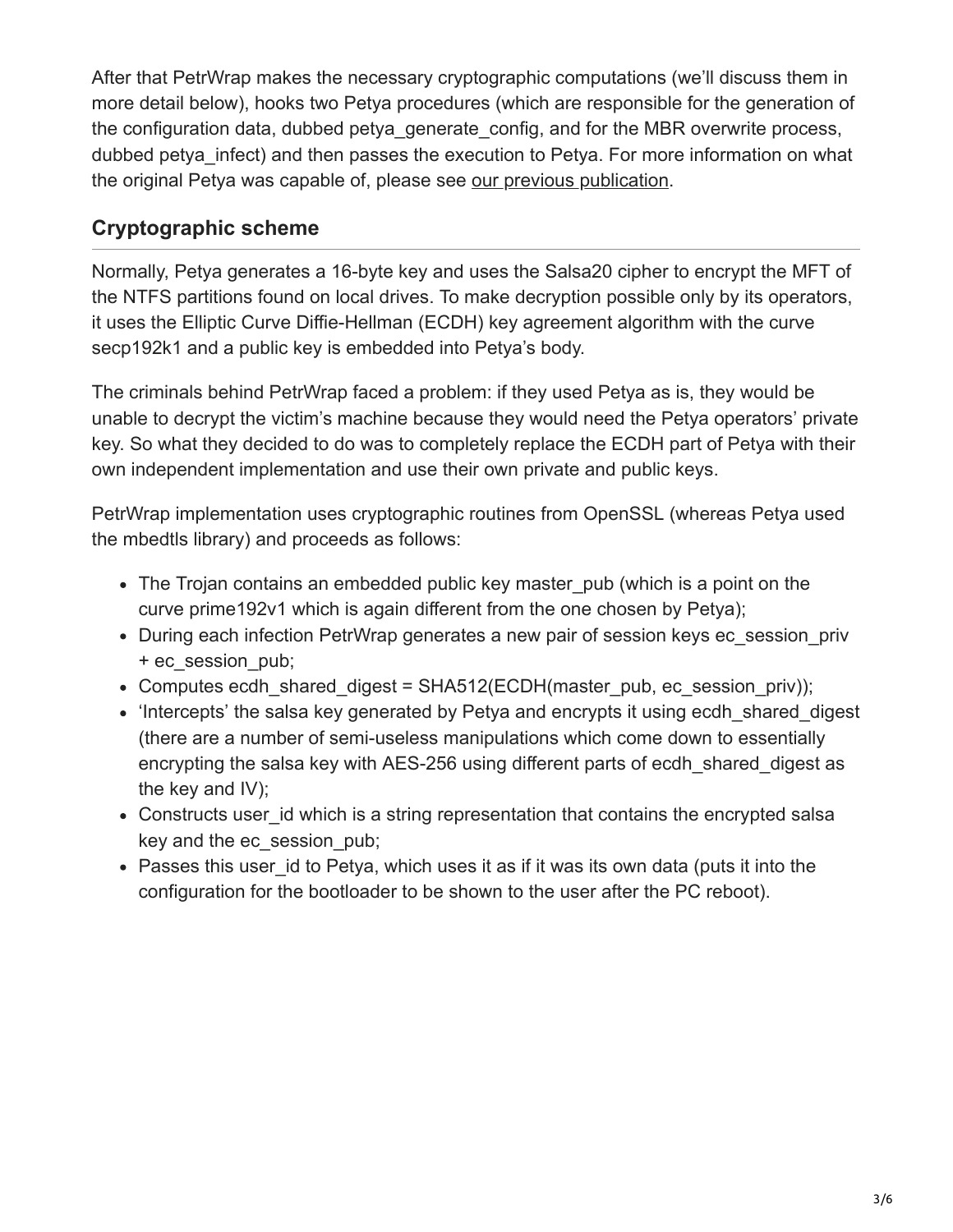```
1|ECDH DATA *crypto init()
   2k\overline{3}int k; // esi@1
   피
        char *pub_key_buf; // eax@1 MAPDST
   \overline{5}signed int i; // edx@1
   6
        EC_KEY *03; // ST14_4@3
   \overline{7}EC_POINT *pub1; // eax@3
   8<sup>1</sup>// NID X9 62 prime192v1
   |9|ec key1 = ec create key(409);
       ec_key1 = ec_create_key(409);<br>EC_KEY_set_conv_form(ec_key1, 4);<br>| = 0;
                                                                 // POINT CONVERSION UNCOMPRESSED
\bullet 10
       k = 0;● 11|
        pub key buf = (char *)memdup(byte 129A100, 49u);
\bullet 12
\bullet 13
       i = 0;do
  1415€
          pub\_key\_buf[i] \hat{=} xor\_key[k];\bullet 16
          k = (k + 1) 256;
\blacksquare 17
\bullet 18
          +1:19Y
\bullet 20 \vdashwhile ( i < 49 );
\bullet 21
       o2i_ECPublicKey(&ec_key1, &pub_key_buf, 49);
        ec\_key2 = ec\_create\_key(409);\bullet 22
\bullet 23
       EC_KEY_generate_key(ec_key2);
\bullet 24
       EC_KEY_set_conv_form(ec_key2, 2);
                                                                 // POINT_CONVERSION_COMPRESSED
\bullet 25
       v3 = ec key2;
\bullet 26
       pub1 = EC KEY get0 public key(ec key1);
\bullet 27
        return ECDH_compute_key(&ecdh_shared_sha512, 64, pub1, v3, kdf_sha512);
\bullet 28 }
```
*The ECDH shared key computation implemented in PetrWrap*

#### **Hooked procedures**

PetrWrap hooks two procedures in Petya which we will call petya infect and petya\_generate\_config and replaces them with its own procedures dubbed wrap\_infect and wrap generate config.

wrap infect implements the following functionality:

- saves the salsa key generated by Petya for further use;
- patches the Petya bootloader code and ransom text in order to skip the flashing skull animation and to wipe all mention of Petya in the ransom message;
- passes execution to the original petya\_infect procedure.

wrap generate config in turn does the following:

- calls the original petya generate config procedure;
- generates the user id string according to the algorithm described in the previous paragraph;
- replaces Petya's id string with this newly generated user id.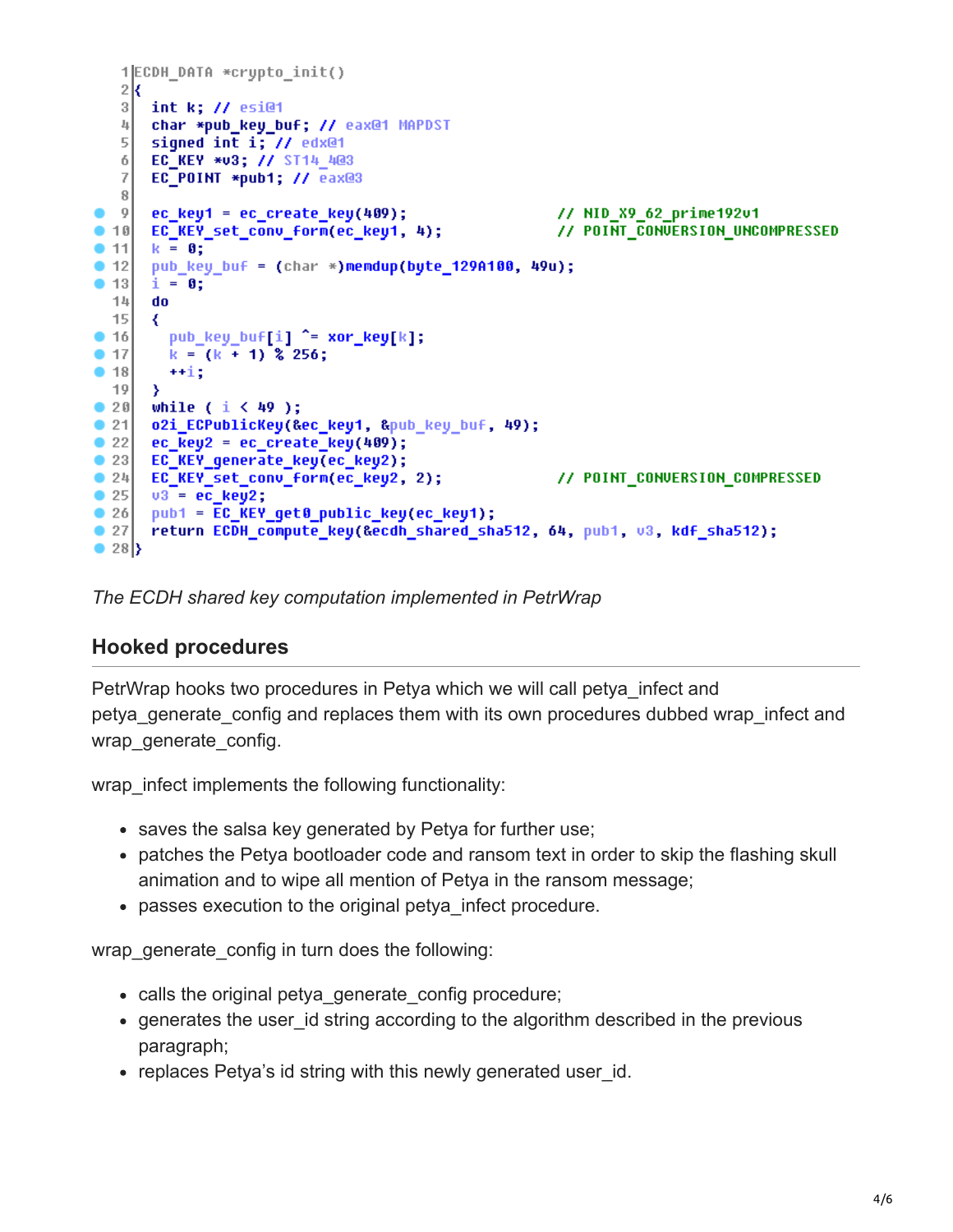

*The screen of the infected machine*

### **Technical summary**

As a result of all the manipulations described above, PetrWrap achieves the following goals:

- 1. The victim's machine is locked and the MFT of NTFS partitions is encrypted securely (because Petya v3 which is used in this attack doesn't have flaws of the earlier versions and implements Salsa20 correctly);
- 2. The lockscreen doesn't show the flashing skull animation and doesn't contain any mentions of Petya which makes it harder to assess the situation and determine the extent of the caused damage;
- 3. The developers of PetrWrap didn't have to write the low-level bootloader code and risk making mistakes similar to the ones observed in earlier versions of Petya.

### **Decryption**

Unfortunately, this family of ransomware uses a strong encryption algorithm, meaning a decryption tool is out of the question. However, victims can try restoring files using third-party tools such as R-Studio.

### **Detection**